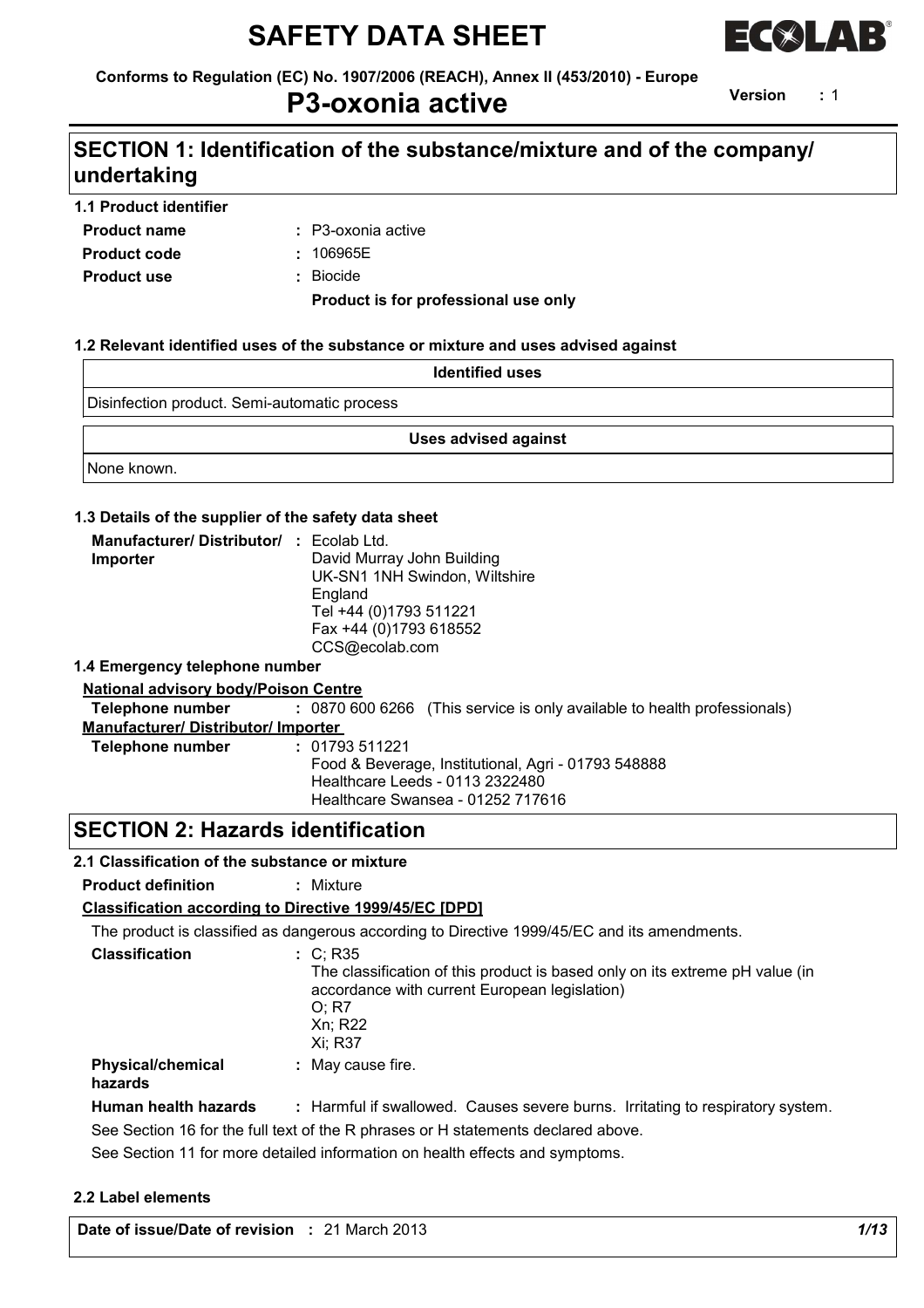# **SECTION 2: Hazards identification**

| Hazard symbol or symbols |                                                                                                                                                                                                                                                                                                                                                                                                                                                                                                          |
|--------------------------|----------------------------------------------------------------------------------------------------------------------------------------------------------------------------------------------------------------------------------------------------------------------------------------------------------------------------------------------------------------------------------------------------------------------------------------------------------------------------------------------------------|
| Indication of danger     | Oxidising, Corrosive                                                                                                                                                                                                                                                                                                                                                                                                                                                                                     |
| <b>Contains</b>          | : Hydrogenperoxide<br>Peracetic acid                                                                                                                                                                                                                                                                                                                                                                                                                                                                     |
| <b>Risk phrases</b>      | : R7- May cause fire.<br>R22- Harmful if swallowed.<br>R <sub>35</sub> - Causes severe burns.<br>R37- Irritating to respiratory system.                                                                                                                                                                                                                                                                                                                                                                  |
| <b>Safety phrases</b>    | : S2- Keep out of the reach of children.<br>S7- Keep container tightly closed.<br>S17- Keep away from combustible material.<br>S26- In case of contact with eyes, rinse immediately with plenty of water and seek<br>medical advice.<br>S36/37/39- Wear suitable protective clothing, gloves and eye/face protection.<br>S45- In case of accident or if you feel unwell, seek medical advice immediately<br>(show the label where possible).<br>S50- Do not mix with organic material(s), nor alkali(s). |
| 2.3 Other hazards        |                                                                                                                                                                                                                                                                                                                                                                                                                                                                                                          |

**Other hazards which do : not result in classification** : None known.

## **SECTION 3: Composition/information on ingredients**

#### **3.2 Mixtures**

|                                   |                                                                                       |          |                                                               | <b>Classification</b>                                                                                                                                                                                |             |
|-----------------------------------|---------------------------------------------------------------------------------------|----------|---------------------------------------------------------------|------------------------------------------------------------------------------------------------------------------------------------------------------------------------------------------------------|-------------|
| <b>Product/ingredient</b><br>name | <b>Identifiers</b>                                                                    | $\%$     | 67/548/EEC                                                    | <b>Regulation (EC) No.</b><br>1272/2008 [CLP]                                                                                                                                                        | <b>Type</b> |
| Hydrogenperoxide                  | REACH#:<br>01-2119485845-22<br>EC: 231-765-0<br>CAS: 7722-84-1<br>Index: 008-003-00-9 | $8 - 35$ | O; R8<br>R <sub>5</sub><br>Xn; R20/22<br>C; R35               | Ox. Liq. 1, H271<br>Acute Tox. 4, H302<br>Acute Tox. 4, H332<br>Skin Corr. 1A, H314<br>STOT SE 3, H335                                                                                               | [1] [2]     |
| Acetic acid                       | REACH#:<br>01-2119475328-30<br>EC: 200-580-7<br>CAS: 64-19-7<br>Index: 607-002-00-6   | ~10      | R <sub>10</sub><br>C; R35                                     | Flam. Liq. 3, H226<br>Acute Tox. 4, H312<br>Skin Corr. 1A, H314                                                                                                                                      | [1] [2]     |
| Peracetic acid                    | EC: 201-186-8<br>CAS: 79-21-0<br>Index: 607-094-00-8                                  | $1 - 5$  | O; R7<br>R <sub>10</sub><br>Xn; R20/21/22<br>C; R35<br>N; R50 | Flam. Liq. 3, H226<br>Org. Perox. D, H242<br>Acute Tox. 4, H302<br>Acute Tox. 4, H312<br>Acute Tox. 4, H332<br>Skin Corr. 1A, H314<br>Eye Irrit. 2, H319<br>STOT SE 3, H335<br>Aquatic Acute 1, H400 | $[1]$       |
|                                   | Date of issue/Date of revision : 21 March 2013                                        |          |                                                               |                                                                                                                                                                                                      | 2/13        |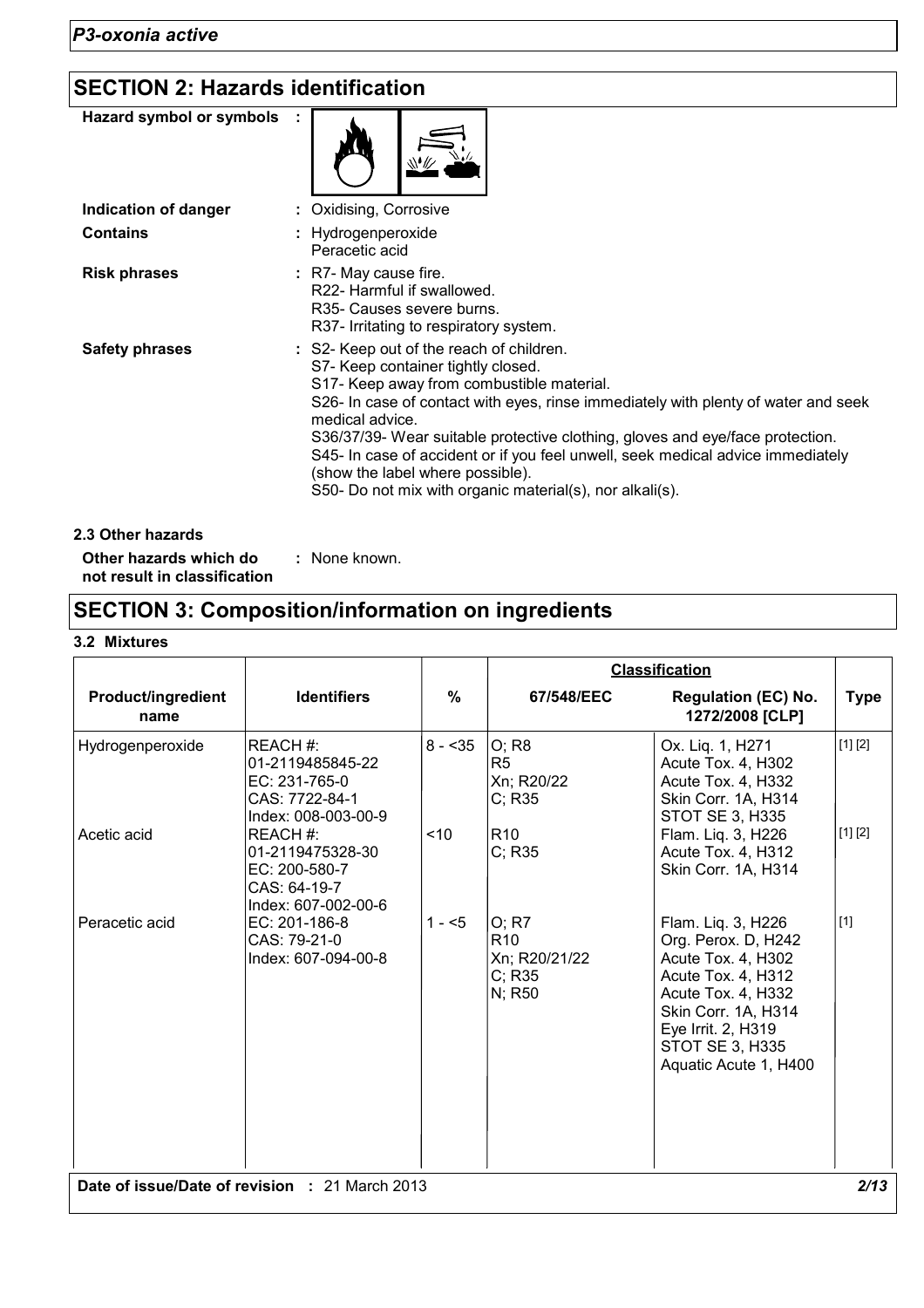## **SECTION 3: Composition/information on ingredients**

| See Section 16 for the<br>∣See Section 16 for<br>the full text of the R- $\vert$ full text of the H<br>statements declared<br>phrases declared<br>l above.<br>above. |  |
|----------------------------------------------------------------------------------------------------------------------------------------------------------------------|--|
|----------------------------------------------------------------------------------------------------------------------------------------------------------------------|--|

There are no additional ingredients present which, within the current knowledge of the supplier and in the concentrations applicable, are classified as hazardous to health or the environment and hence require reporting in this section.

Type

[1] Substance classified with a health or environmental hazard

[2] Substance with a workplace exposure limit

[3] Substance meets the criteria for PBT according to Regulation (EC) No. 1907/2006, Annex XIII

[4] Substance meets the criteria for vPvB according to Regulation (EC) No. 1907/2006, Annex XIII

Occupational exposure limits, if available, are listed in Section 8.

### **SECTION 4: First aid measures**

#### **4.1 Description of first aid measures**

| Eye contact                       | : Get medical attention immediately. Immediately flush eyes with plenty of water,<br>occasionally lifting the upper and lower eyelids. Check for and remove any contact<br>lenses. Continue to rinse for at least 15 minutes. Chemical burns must be treated<br>promptly by a physician.                                                                                                                                                                                                                                                                                                                                                                                                      |
|-----------------------------------|-----------------------------------------------------------------------------------------------------------------------------------------------------------------------------------------------------------------------------------------------------------------------------------------------------------------------------------------------------------------------------------------------------------------------------------------------------------------------------------------------------------------------------------------------------------------------------------------------------------------------------------------------------------------------------------------------|
| <b>Inhalation</b>                 | Get medical attention immediately. Remove victim to fresh air and keep at rest in a<br>position comfortable for breathing. If it is suspected that fumes are still present, the<br>rescuer should wear an appropriate mask or self-contained breathing apparatus. If<br>not breathing, if breathing is irregular or if respiratory arrest occurs, provide artificial<br>respiration or oxygen by trained personnel. It may be dangerous to the person<br>providing aid to give mouth-to-mouth resuscitation. If unconscious, place in<br>recovery position and get medical attention immediately. Maintain an open airway.<br>Loosen tight clothing such as a collar, tie, belt or waistband. |
| <b>Skin contact</b>               | : Flush contaminated skin with plenty of water. Remove contaminated clothing and<br>shoes. Wash contaminated clothing before reusing. Continue to rinse for at least<br>15 minutes. Chemical burns must be treated promptly by a physician. Clean shoes<br>thoroughly before reuse. Get medical attention immediately.                                                                                                                                                                                                                                                                                                                                                                        |
| Ingestion                         | Get medical attention immediately. Wash out mouth with water. Remove dentures<br>if any. Remove victim to fresh air and keep at rest in a position comfortable for<br>breathing. Do not induce vomiting unless directed to do so by medical personnel. If<br>vomiting occurs, the head should be kept low so that vomit does not enter the lungs.<br>Chemical burns must be treated promptly by a physician. Never give anything by<br>mouth to an unconscious person. If unconscious, place in recovery position and get<br>medical attention immediately. Maintain an open airway. Loosen tight clothing such<br>as a collar, tie, belt or waistband.                                       |
| <b>Protection of first-aiders</b> | : No action shall be taken involving any personal risk or without suitable training. If it<br>is suspected that fumes are still present, the rescuer should wear an appropriate<br>mask or self-contained breathing apparatus. It may be dangerous to the person<br>providing aid to give mouth-to-mouth resuscitation. Wash contaminated clothing<br>thoroughly with water before removing it, or wear gloves.                                                                                                                                                                                                                                                                               |

#### **4.2 Most important symptoms and effects, both acute and delayed**

| Potential acute health effects |                                                                       |  |  |  |  |
|--------------------------------|-----------------------------------------------------------------------|--|--|--|--|
| Eye contact                    | : Severely corrosive to the eyes. Causes severe burns.                |  |  |  |  |
| <b>Inhalation</b>              | : Irritating to respiratory system.                                   |  |  |  |  |
| <b>Skin contact</b>            | : Severely corrosive to the skin. Causes severe burns.                |  |  |  |  |
| Ingestion                      | : Harmful if swallowed. May cause burns to mouth, throat and stomach. |  |  |  |  |
| Over-exposure signs/symptoms   |                                                                       |  |  |  |  |

**Date of issue/Date of revision :** 21 March 2013 *3/13*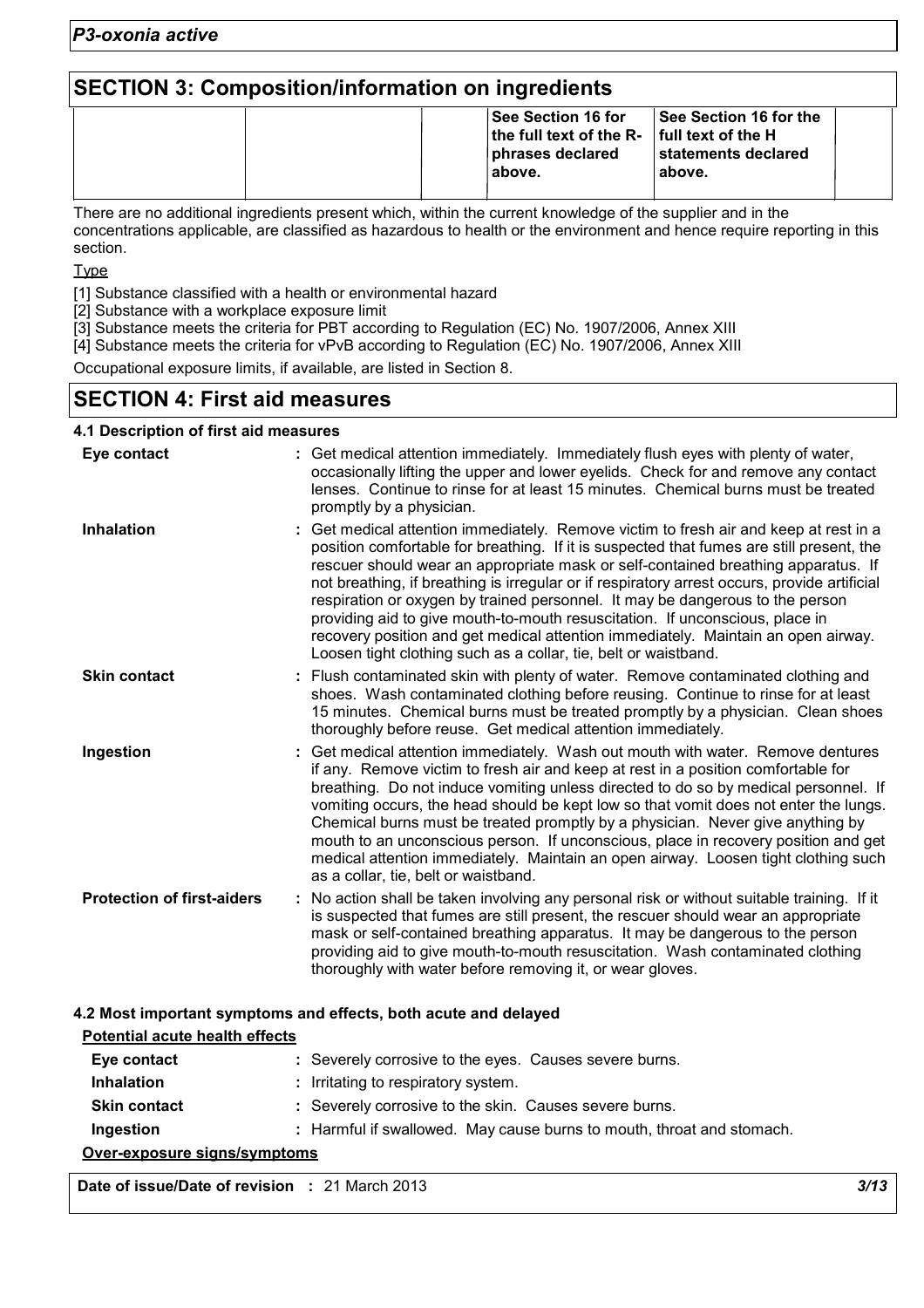| <b>SECTION 4: First aid measures</b> |                                                                                                                                |
|--------------------------------------|--------------------------------------------------------------------------------------------------------------------------------|
| Eye contact                          | : Adverse symptoms may include the following:<br>pain<br>watering<br>redness                                                   |
| <b>Inhalation</b>                    | : Adverse symptoms may include the following:<br>respiratory tract irritation<br>coughing                                      |
| <b>Skin contact</b>                  | : Adverse symptoms may include the following:<br>pain or irritation<br>redness<br>blistering may occur                         |
| Ingestion                            | : Adverse symptoms may include the following:<br>stomach pains                                                                 |
|                                      | 4.3 Indication of any immediate medical attention and special treatment needed                                                 |
| Notes to physician                   | : Treat symptomatically. Contact poison treatment specialist immediately if large<br>quantities have been ingested or inhaled. |
| <b>Specific treatments</b>           | : No specific treatment.                                                                                                       |

|  | <b>SECTION 5: Firefighting measures</b> |  |
|--|-----------------------------------------|--|

| 5.1 Extinguishing media                                  |                                                                                                                                                                                                                                                                                                                               |
|----------------------------------------------------------|-------------------------------------------------------------------------------------------------------------------------------------------------------------------------------------------------------------------------------------------------------------------------------------------------------------------------------|
| Suitable extinguishing<br>media                          | : In case of fire, use water spray (fog), foam, dry chemical or $CO2$ .                                                                                                                                                                                                                                                       |
| Unsuitable extinguishing<br>media                        | : None known.                                                                                                                                                                                                                                                                                                                 |
|                                                          | 5.2 Special hazards arising from the substance or mixture                                                                                                                                                                                                                                                                     |
| Hazards from the<br>substance or mixture                 | : May cause fire. This material increases the risk of fire and may aid combustion. In<br>a fire or if heated, a pressure increase will occur and the container may burst.                                                                                                                                                     |
| <b>Hazardous combustion</b><br>products                  | : Decomposition products may include the following materials:<br>carbon dioxide<br>carbon monoxide                                                                                                                                                                                                                            |
| 5.3 Advice for firefighters                              |                                                                                                                                                                                                                                                                                                                               |
| <b>Special precautions for</b><br>fire-fighters          | : Promptly isolate the scene by removing all persons from the vicinity of the incident if<br>there is a fire. No action shall be taken involving any personal risk or without<br>suitable training. Move containers from fire area if this can be done without risk.<br>Use water spray to keep fire-exposed containers cool. |
| <b>Special protective</b><br>equipment for fire-fighters | : Fire-fighters should wear proper protective equipment.                                                                                                                                                                                                                                                                      |

# **SECTION 6: Accidental release measures**

| 6.1 Personal precautions, protective equipment and emergency procedures |                                                                                                                                                                                                                                                                                                                                                                                                                                                                                               |  |  |  |  |  |
|-------------------------------------------------------------------------|-----------------------------------------------------------------------------------------------------------------------------------------------------------------------------------------------------------------------------------------------------------------------------------------------------------------------------------------------------------------------------------------------------------------------------------------------------------------------------------------------|--|--|--|--|--|
| For non-emergency<br>personnel                                          | : No action shall be taken involving any personal risk or without suitable training.<br>Evacuate surrounding areas. Keep unnecessary and unprotected personnel from<br>entering. Do not touch or walk through spilt material. Shut off all ignition sources.<br>No flares, smoking or flames in hazard area. Do not breathe vapour or mist.<br>Provide adequate ventilation. Wear appropriate respirator when ventilation is<br>inadequate. Put on appropriate personal protective equipment. |  |  |  |  |  |
|                                                                         | For emergency responders : If specialised clothing is required to deal with the spillage, take note of any<br>information in Section 8 on suitable and unsuitable materials. See also Section 8 for<br>additional information on hygiene measures.                                                                                                                                                                                                                                            |  |  |  |  |  |
| Date of issue/Date of revision : 21 March 2013                          | 4/13                                                                                                                                                                                                                                                                                                                                                                                                                                                                                          |  |  |  |  |  |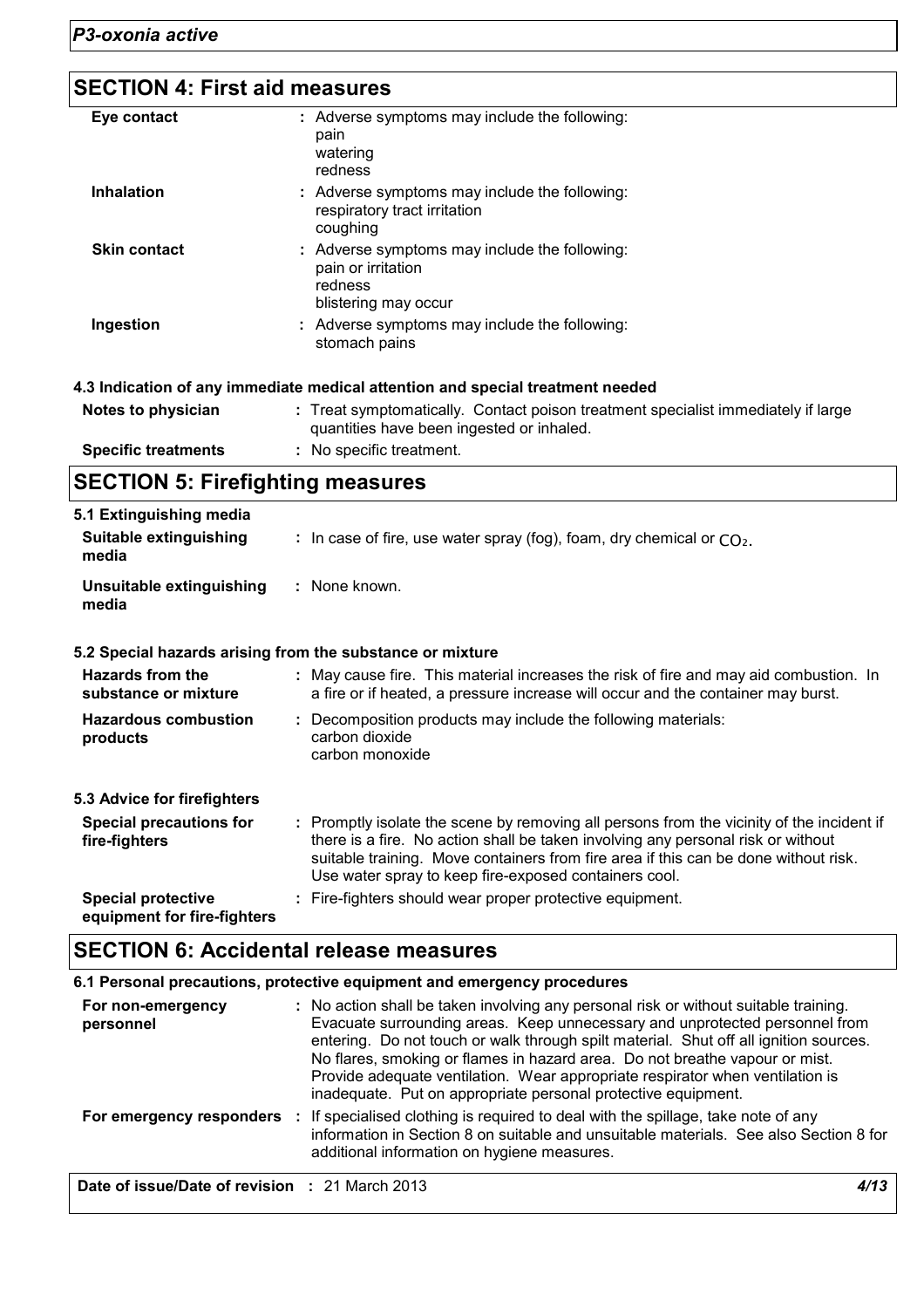### **SECTION 6: Accidental release measures**

| <b>6.2 Environmental</b><br>precautions | : Avoid dispersal of spilt material and runoff and contact with soil, waterways, drains<br>and sewers. Inform the relevant authorities if the product has caused environmental<br>pollution (sewers, waterways, soil or air).                                                                                                                                                                                                                                                                                                 |
|-----------------------------------------|-------------------------------------------------------------------------------------------------------------------------------------------------------------------------------------------------------------------------------------------------------------------------------------------------------------------------------------------------------------------------------------------------------------------------------------------------------------------------------------------------------------------------------|
|                                         | 6.3 Methods and materials for containment and cleaning up                                                                                                                                                                                                                                                                                                                                                                                                                                                                     |
| Small spill:                            | : Dilute with plenty of water. Absorb with an inert material and place in an appropriate<br>waste disposal container. Do not absorb in sawdust or other combustible material.<br>Use spark-proof tools and explosion-proof equipment.                                                                                                                                                                                                                                                                                         |
| Large spill                             | : Prevent entry into sewers, water courses, basements or confined areas. Contain<br>and collect spillage with non-combustible, absorbent material e.g. sand, earth,<br>vermiculite or diatomaceous earth and place in container for disposal according to<br>local regulations (see Section 13). The spilled material may be neutralized with<br>sodium carbonate, sodium bicarbonate or sodium hydroxide. Do not absorb in<br>sawdust or other combustible material. Use spark-proof tools and explosion-proof<br>equipment. |
| 6.4 Reference to other<br>sections      | : See Section 1 for emergency contact information.<br>See Section 8 for information on appropriate personal protective equipment.<br>See Section 13 for additional waste treatment information.                                                                                                                                                                                                                                                                                                                               |

### **SECTION 7: Handling and storage**

The information in this section contains generic advice and guidance. The list of Identified Uses in Section 1 should be consulted for any available use-specific information provided in the Exposure Scenario(s).

#### **7.1 Precautions for safe handling**

| <b>Protective measures</b>                                                                   | : Put on appropriate personal protective equipment (see Section 8). Do not get in<br>eyes or on skin or clothing. Do not breathe vapour or mist. Do not ingest. Use only<br>with adequate ventilation. Wear appropriate respirator when ventilation is<br>inadequate. Keep in the original container or an approved alternative made from a<br>compatible material, kept tightly closed when not in use. Keep away from alkalis.<br>Keep away from combustible material. Empty containers retain product residue and<br>can be hazardous. Do not reuse container.                                                                                                                            |
|----------------------------------------------------------------------------------------------|----------------------------------------------------------------------------------------------------------------------------------------------------------------------------------------------------------------------------------------------------------------------------------------------------------------------------------------------------------------------------------------------------------------------------------------------------------------------------------------------------------------------------------------------------------------------------------------------------------------------------------------------------------------------------------------------|
| Advice on general<br>occupational hygiene                                                    | : Eating, drinking and smoking should be prohibited in areas where this material is<br>handled, stored and processed. Workers should wash hands and face before<br>eating, drinking and smoking. Remove contaminated clothing and protective<br>equipment before entering eating areas. See also Section 8 for additional<br>information on hygiene measures.                                                                                                                                                                                                                                                                                                                                |
| 7.2 Conditions for safe<br>storage, including any<br>incompatibilities                       | : Store between the following temperatures: -20 to $30^{\circ}$ C (-4 to $86^{\circ}$ F). Store in<br>accordance with local regulations. Store in original container protected from direct<br>sunlight in a dry, cool and well-ventilated area, away from incompatible materials<br>(see Section 10) and food and drink. Separate from alkalis. Separate from<br>reducing agents and combustible materials. Keep container tightly closed and<br>sealed until ready for use. Containers that have been opened must be carefully<br>resealed and kept upright to prevent leakage. Do not store in unlabelled containers.<br>Use appropriate containment to avoid environmental contamination. |
| 7.3 Specific end use(s)<br><b>Recommendations</b><br>Industrial sector specific<br>solutions | : Not applicable until Exposure Scenarios for substances become available.<br>: Not applicable until Exposure Scenarios for substances become available.                                                                                                                                                                                                                                                                                                                                                                                                                                                                                                                                     |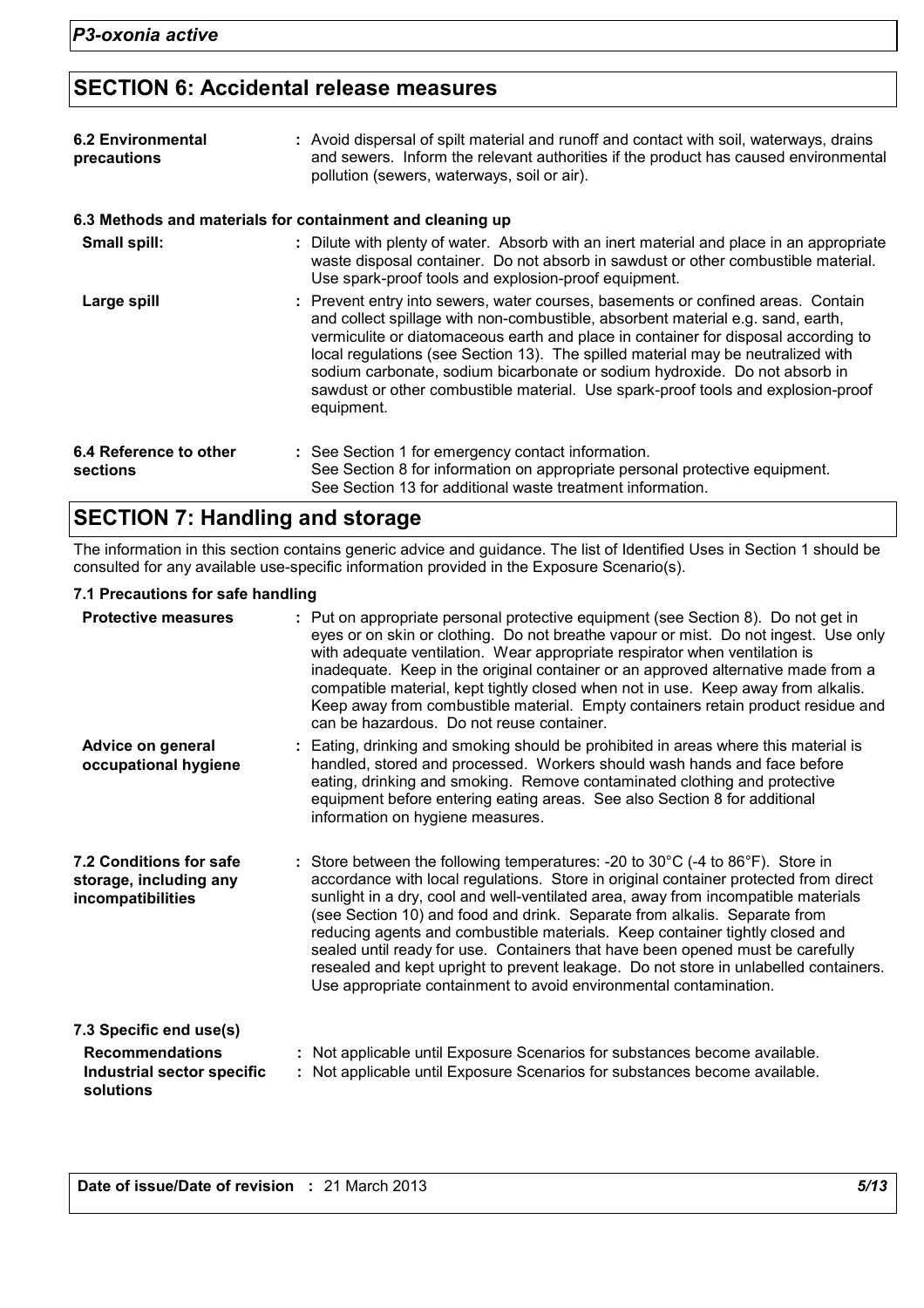### **SECTION 8: Exposure controls/personal protection**

#### **8.1 Control parameters**

#### **Occupational exposure limits**

| <b>Product/ingredient name</b> | <b>Exposure limit values</b>                                                                                                                                                              |
|--------------------------------|-------------------------------------------------------------------------------------------------------------------------------------------------------------------------------------------|
| Hydrogenperoxide               | <b>EH40/2005 WELs (United Kingdom (UK), 12/2011).</b><br>STEL: 2.8 mg/m <sup>3</sup> 15 minutes.<br>STEL: 2 ppm 15 minutes.<br>TWA: 1.4 mg/m <sup>3</sup> 8 hours.<br>TWA: 1 ppm 8 hours. |
| Acetic acid                    | <b>EU OEL (Europe, 12/2009).</b><br>TWA: 25 mg/m <sup>3</sup> 8 hours.<br>TWA: 10 ppm 8 hours.                                                                                            |

#### **Derived effect levels**

No DNELs available for the mixture.

#### **Predicted effect concentrations**

No PNECs available for the mixture.

| 8.2 Exposure controls                            |                                                                                                                                                                                                                                                                                                                                                                                                   |
|--------------------------------------------------|---------------------------------------------------------------------------------------------------------------------------------------------------------------------------------------------------------------------------------------------------------------------------------------------------------------------------------------------------------------------------------------------------|
| Appropriate engineering<br>controls              | : Use only with adequate ventilation. If user operations generate dust, fumes, gas,<br>vapour or mist, use process enclosures, local exhaust ventilation or other<br>engineering controls to keep worker exposure to airborne contaminants below any<br>recommended or statutory limits.                                                                                                          |
| <b>Individual protection measures</b>            |                                                                                                                                                                                                                                                                                                                                                                                                   |
| <b>Hygiene measures</b>                          | : Wash hands, forearms and face thoroughly after handling chemical products,<br>before eating, smoking and using the lavatory and at the end of the working period.<br>Appropriate techniques should be used to remove potentially contaminated clothing.<br>Wash contaminated clothing before reusing. Ensure that eyewash stations and<br>safety showers are close to the workstation location. |
| <b>Eye/face protection</b><br>(EN 166)           | : Goggles, face shield, or other full-face protection.                                                                                                                                                                                                                                                                                                                                            |
| <b>Skin protection</b>                           |                                                                                                                                                                                                                                                                                                                                                                                                   |
| <b>Hand protection</b><br>(EN 374)               | : 1 - 4 hours : butyl rubber, nitrile rubber.                                                                                                                                                                                                                                                                                                                                                     |
| <b>Body protection</b><br>(EN 14605)             | : Personal protective equipment for the body should be selected based on the task<br>being performed and the risks involved and should be approved by a specialist<br>before handling this product.                                                                                                                                                                                               |
| <b>Other skin protection</b>                     | : Appropriate footwear and any additional skin protection measures should be<br>selected based on the task being performed and the risks involved and should be<br>approved by a specialist before handling this product.                                                                                                                                                                         |
| <b>Respiratory protection</b><br>(EN 143, 14387) | : A respirator is not needed under normal and intended conditions of product use.                                                                                                                                                                                                                                                                                                                 |
| <b>Thermal hazards</b>                           | : Not applicable.                                                                                                                                                                                                                                                                                                                                                                                 |
| <b>Environmental exposure</b><br>controls        | : Emissions from ventilation or work process equipment should be checked to<br>ensure they comply with the requirements of environmental protection legislation.<br>In some cases, fume scrubbers, filters or engineering modifications to the process<br>equipment will be necessary to reduce emissions to acceptable levels.                                                                   |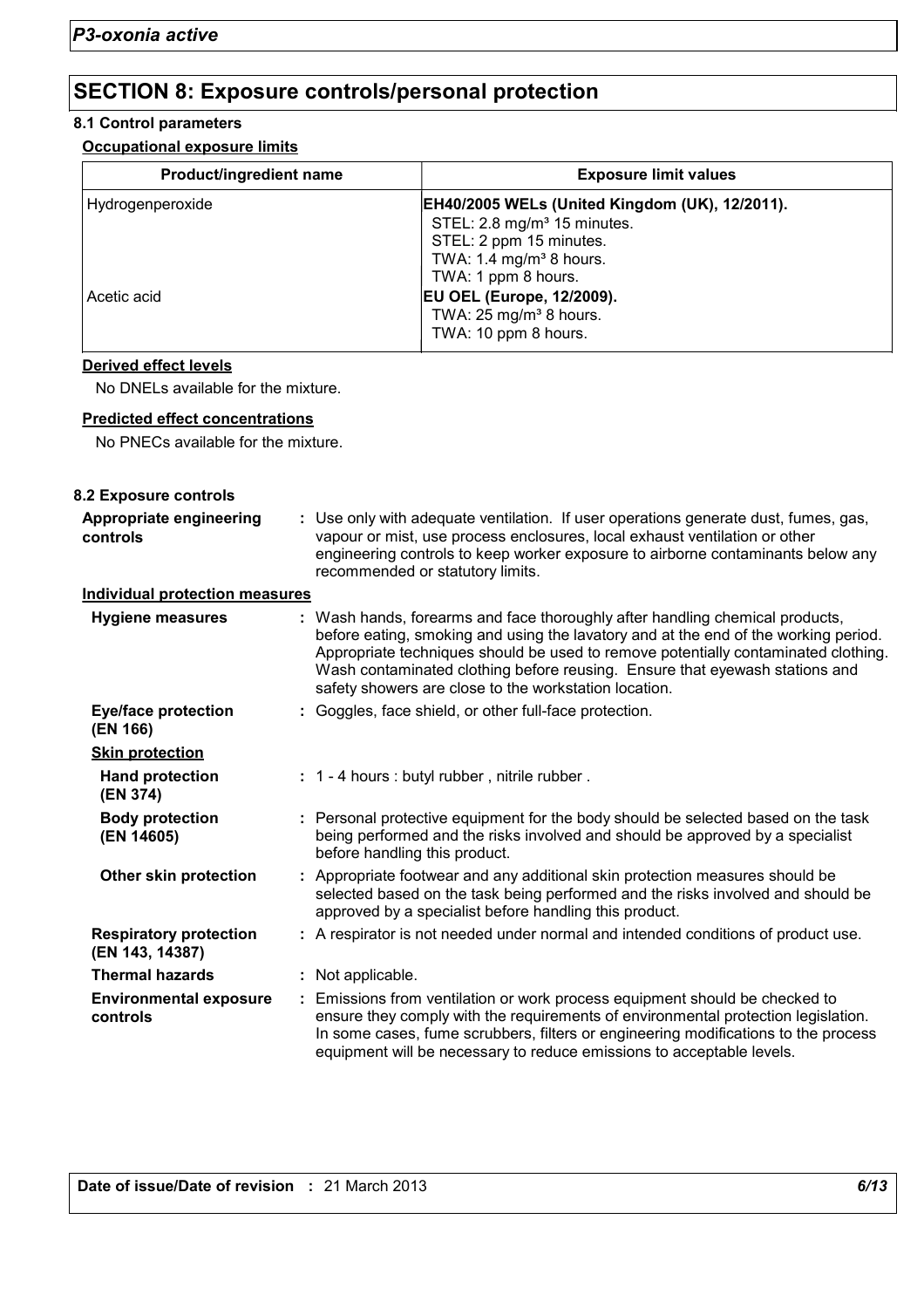## **SECTION 9: Physical and chemical properties**

| 9.1 Information on basic physical and chemical properties |                                                                                                                  |
|-----------------------------------------------------------|------------------------------------------------------------------------------------------------------------------|
| <b>Appearance</b>                                         |                                                                                                                  |
| <b>Physical state</b>                                     | : Liquid.                                                                                                        |
| <b>Colour</b>                                             | : Colourless.                                                                                                    |
| Odour                                                     | : Pungent                                                                                                        |
| <b>Odour threshold</b>                                    | : Not applicable and/or not determined for the mixture.                                                          |
| pH                                                        | : $0.5$ to 1.5 [Conc. (% w/w): 100%]                                                                             |
| <b>Melting point/freezing point</b>                       | : Not applicable and/or not determined for the mixture.                                                          |
| Initial boiling point and<br>boiling range                | : Not applicable and/or not determined for the mixture.                                                          |
| <b>Flash point</b>                                        | $: 100 °C$ (Closed cup)<br>Product does not support combustion.                                                  |
| <b>Evaporation rate</b>                                   | Not applicable and/or not determined for the mixture.                                                            |
| Flammability (solid, gas)<br><b>Burning time</b>          | Not applicable and/or not determined for the mixture.<br>: Not applicable and/or not determined for the mixture. |
| <b>Burning rate</b>                                       | : Not applicable and/or not determined for the mixture.                                                          |
| <b>Upper/lower flammability or</b><br>explosive limits    | : Not applicable and/or not determined for the mixture.                                                          |
| Vapour pressure                                           | : Not applicable and/or not determined for the mixture.                                                          |
| <b>Vapour density</b>                                     | : Not applicable and/or not determined for the mixture.                                                          |
| <b>Relative density</b>                                   | $: 1.11$ to 1.13                                                                                                 |
| Solubility(ies)                                           | : Easily soluble in the following materials: cold water and hot water.                                           |
| water                                                     | Partition coefficient: n-octanol/: Not applicable and/or not determined for the mixture.                         |
| <b>Auto-ignition temperature</b>                          | : Not applicable and/or not determined for the mixture.                                                          |
| <b>Decomposition temperature</b>                          | : Not applicable and/or not determined for the mixture.                                                          |
| <b>Viscosity</b>                                          | : Not applicable and/or not determined for the mixture.                                                          |
| <b>Explosive properties</b>                               | : Not applicable.                                                                                                |
| <b>Oxidising properties</b>                               | : Yes.                                                                                                           |
|                                                           |                                                                                                                  |

#### **9.2 Other information**

No additional information.

## **SECTION 10: Stability and reactivity**

| 10.1 Reactivity                            | : No specific test data related to reactivity available for this product or its ingredients.                                                                                                                                                                 |
|--------------------------------------------|--------------------------------------------------------------------------------------------------------------------------------------------------------------------------------------------------------------------------------------------------------------|
| <b>10.2 Chemical stability</b>             | : The product is stable.                                                                                                                                                                                                                                     |
| 10.3 Possibility of<br>hazardous reactions | : Hazardous reactions or instability may occur under certain conditions of storage or<br>use.<br>Conditions may include the following:<br>contact with combustible materials<br>Reactions may include the following:<br>risk of causing or intensifying fire |
| <b>10.4 Conditions to avoid</b>            | Drying on clothing or other combustible materials may cause fire.                                                                                                                                                                                            |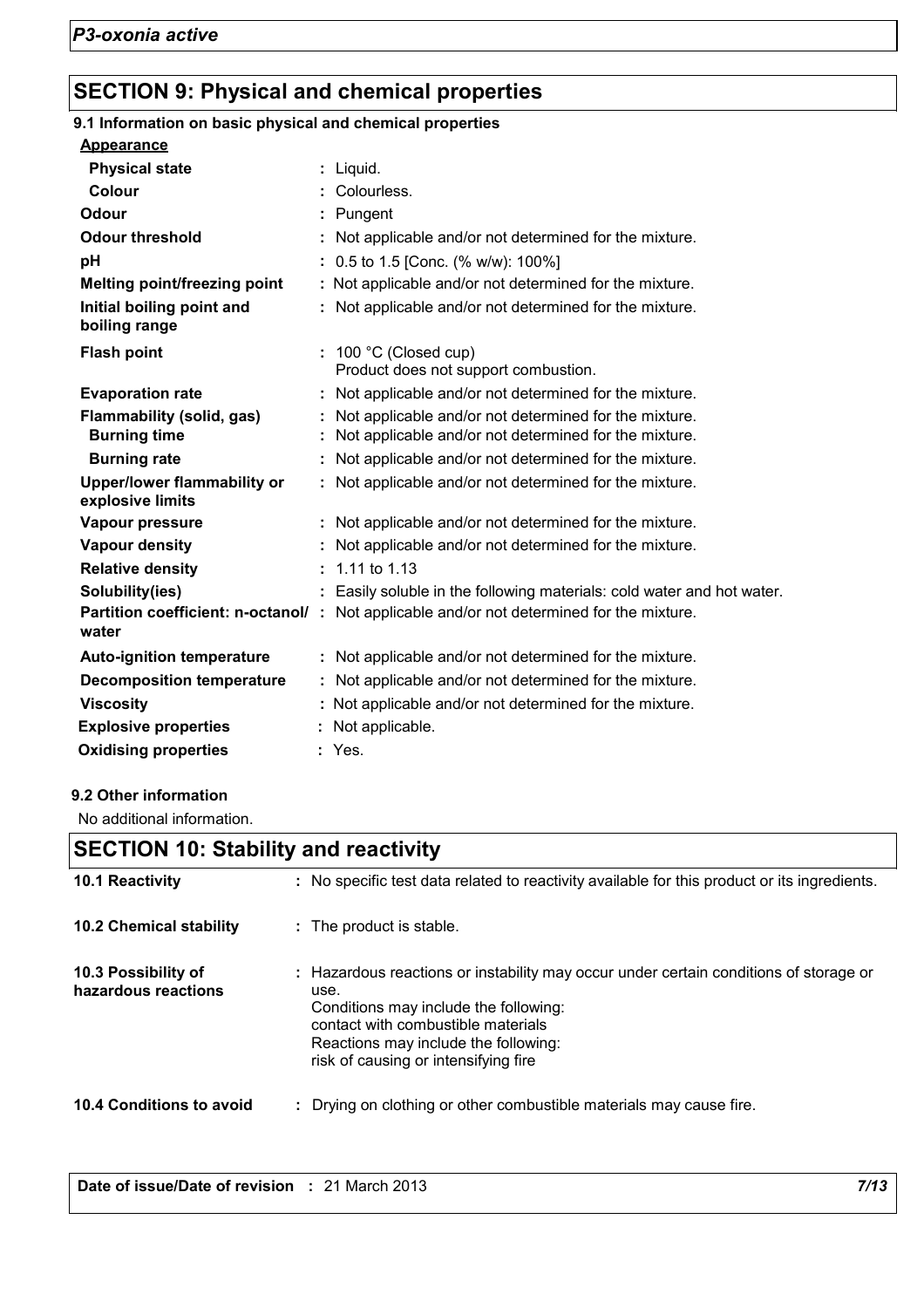## **SECTION 10: Stability and reactivity**

| 10.5 Incompatible materials                     | Extremely reactive or incompatible with the following materials: organic materials,<br>metals and alkalis. |  |
|-------------------------------------------------|------------------------------------------------------------------------------------------------------------|--|
| <b>10.6 Hazardous</b><br>decomposition products | : Under normal conditions of storage and use, hazardous decomposition products<br>should not be produced.  |  |

## **SECTION 11: Toxicological information**

#### **11.1 Information on toxicological effects**

#### **Acute toxicity**

| Product/ingredient name   | <b>Result</b>                                       | <b>Species</b> | <b>Dose</b>      | <b>Exposure</b> |
|---------------------------|-----------------------------------------------------|----------------|------------------|-----------------|
| Hydrogenperoxide          | LD50 Dermal                                         | Rabbit         | >2000 mg/kg      |                 |
|                           | LD50 Oral                                           | Rat            | 486 mg/kg        |                 |
| Acetic acid               | <b>LC50 Inhalation Vapour</b>                       | Rat            | $>40$ mg/        | 4 hours         |
|                           | LD50 Dermal                                         | Rabbit         | 1060 mg/kg       |                 |
|                           | LD50 Oral                                           | Rat            | 3310 mg/kg       |                 |
| Peracetic acid            | LC50 Inhalation Dusts and<br>mists                  | Rat            | 5.175 mg/l       | 4 hours         |
|                           | LD50 Dermal                                         | Rat            | 1012 mg/kg       |                 |
|                           | LD50 Oral                                           | Rat            | 1634 mg/kg       |                 |
| <b>Conclusion/Summary</b> | : No known significant effects or critical hazards. |                |                  |                 |
|                           | Route                                               |                | <b>ATE value</b> |                 |

#### **Irritation/Corrosion**

| Product/ingredient name               | <b>Result</b>                                                                | <b>Species</b> | <b>Score</b>   | <b>Exposure</b> | <b>Observation</b> |
|---------------------------------------|------------------------------------------------------------------------------|----------------|----------------|-----------------|--------------------|
| Peracetic acid                        | Eyes - Severe irritant                                                       | Rabbit         | $\blacksquare$ | 1 milligrams    |                    |
|                                       | Skin - Severe irritant                                                       | Rabbit         |                | 500             |                    |
|                                       |                                                                              |                |                | milligrams      |                    |
| <b>Conclusion/Summary</b>             | : No known significant effects or critical hazards.                          |                |                |                 |                    |
| <b>Sensitiser</b>                     |                                                                              |                |                |                 |                    |
| <b>Conclusion/Summary</b>             | : No known significant effects or critical hazards.                          |                |                |                 |                    |
| <b>Mutagenicity</b>                   |                                                                              |                |                |                 |                    |
| <b>Conclusion/Summary</b>             | : No known significant effects or critical hazards.                          |                |                |                 |                    |
| Carcinogenicity                       |                                                                              |                |                |                 |                    |
| <b>Conclusion/Summary</b>             | : No known significant effects or critical hazards.                          |                |                |                 |                    |
| <b>Reproductive toxicity</b>          |                                                                              |                |                |                 |                    |
| <b>Conclusion/Summary</b>             | : No known significant effects or critical hazards.                          |                |                |                 |                    |
| <b>Teratogenicity</b>                 |                                                                              |                |                |                 |                    |
| <b>Conclusion/Summary</b>             | : No known significant effects or critical hazards.                          |                |                |                 |                    |
| Information on the likely             | : No known significant effects or critical hazards.                          |                |                |                 |                    |
| routes of exposure                    |                                                                              |                |                |                 |                    |
| <b>Potential acute health effects</b> |                                                                              |                |                |                 |                    |
| <b>Inhalation</b>                     | Irritating to respiratory system.                                            |                |                |                 |                    |
| Ingestion                             | : Harmful if swallowed. May cause burns to mouth, throat and stomach.        |                |                |                 |                    |
| <b>Skin contact</b>                   | : Severely corrosive to the skin. Causes severe burns.                       |                |                |                 |                    |
| Eye contact                           | : Severely corrosive to the eyes. Causes severe burns.                       |                |                |                 |                    |
|                                       | Symptoms related to the physical, chemical and toxicological characteristics |                |                |                 |                    |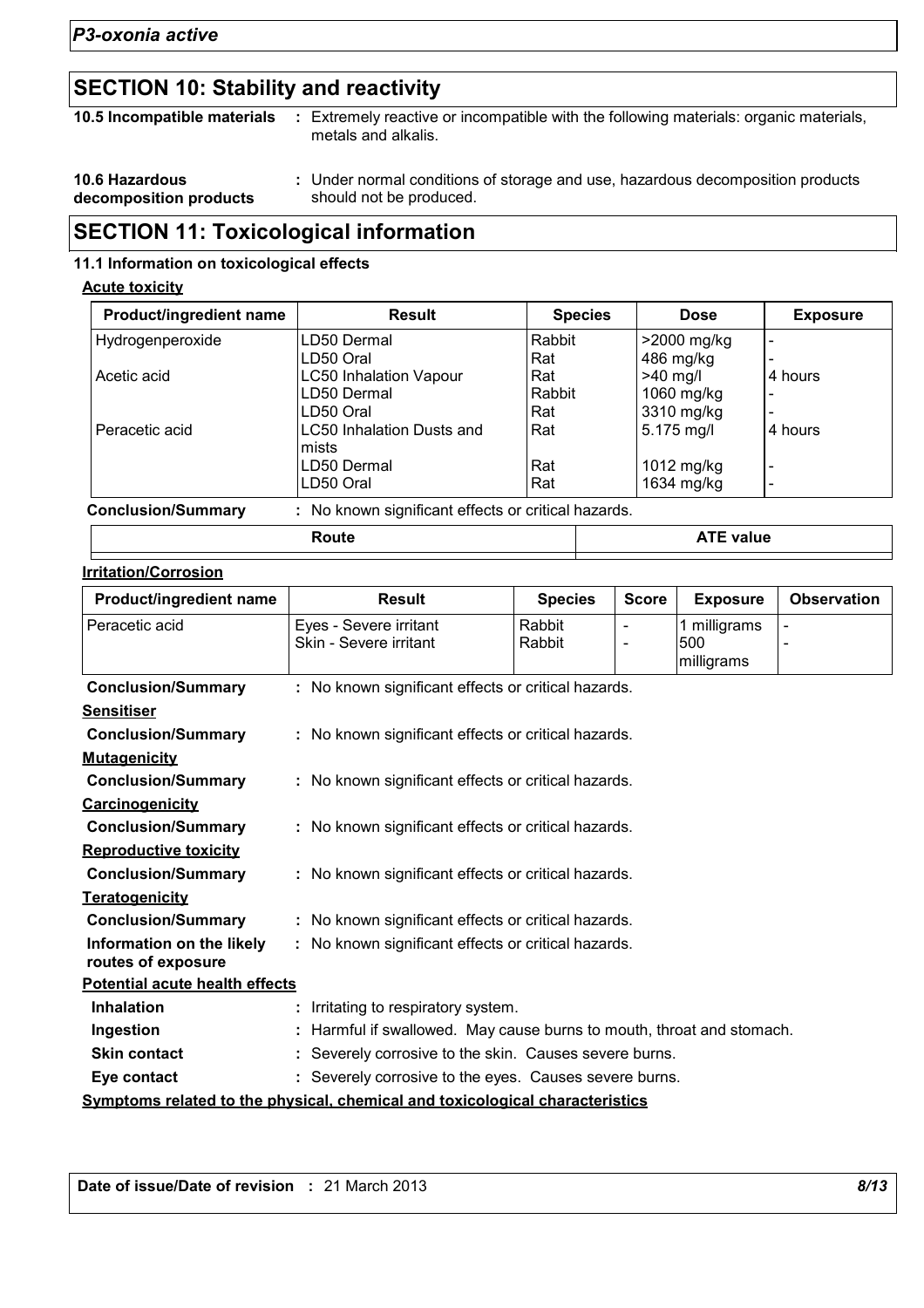## **SECTION 11: Toxicological information**

| <b>Inhalation</b>          | : Adverse symptoms may include the following:<br>respiratory tract irritation<br>coughing              |
|----------------------------|--------------------------------------------------------------------------------------------------------|
| Ingestion                  | : Adverse symptoms may include the following:<br>stomach pains                                         |
| <b>Skin contact</b>        | : Adverse symptoms may include the following:<br>pain or irritation<br>redness<br>blistering may occur |
| Eye contact                | : Adverse symptoms may include the following:<br>pain<br>watering<br>redness                           |
|                            | Delayed and immediate effects and also chronic effects from short and long term exposure               |
| <b>Short term exposure</b> |                                                                                                        |

| <b>Potential immediate</b><br>effects   | : No known significant effects or critical hazards.                                  |
|-----------------------------------------|--------------------------------------------------------------------------------------|
|                                         | <b>Potential delayed effects</b> : No known significant effects or critical hazards. |
| Long term exposure                      |                                                                                      |
| <b>Potential immediate</b><br>effects   | : No known significant effects or critical hazards.                                  |
|                                         | Potential delayed effects : No known significant effects or critical hazards.        |
| <b>Potential chronic health effects</b> |                                                                                      |
| <b>Conclusion/Summary</b>               | : No known significant effects or critical hazards.                                  |
| General                                 | : No known significant effects or critical hazards.                                  |
| Carcinogenicity                         | : No known significant effects or critical hazards.                                  |
| <b>Mutagenicity</b>                     | : No known significant effects or critical hazards.                                  |
| <b>Teratogenicity</b>                   | : No known significant effects or critical hazards.                                  |
| Developmental effects                   | : No known significant effects or critical hazards.                                  |
| <b>Fertility effects</b>                | : No known significant effects or critical hazards.                                  |
| <b>Other information</b>                | : No known significant effects or critical hazards.                                  |

## **SECTION 12: Ecological information**

#### **12.1 Toxicity**

| <b>Product/ingredient name</b> | Result                           | <b>Species</b>                 | <b>Exposure</b> |
|--------------------------------|----------------------------------|--------------------------------|-----------------|
| Hydrogenperoxide               | Acute EC50 1.38 mg/l             | Aquatic plants                 | 172 hours       |
| Acetic acid                    | Acute LC50 75 mg/l               | Fish                           | 96 hours        |
| Peracetic acid                 | Acute EC50 0.73 mg/l             | Daphnia                        | 148 hours       |
|                                | Chronic NOEC 0.2 ppm Fresh water | Fish - Cyprinus carpio - Young | 30 days         |

**Conclusion/Summary :** No known significant effects or critical hazards.

#### **12.2 Persistence and degradability**

**Conclusion/Summary :** The total of the organic components contained in the product achieve > 60% BOD/ COD or CO2 liberation, or > 70% DOC reduction in tests for ease of degradability threshold values for 'readily degradable' (e.g. to OECD method 301).

#### **12.3 Bioaccumulative potential**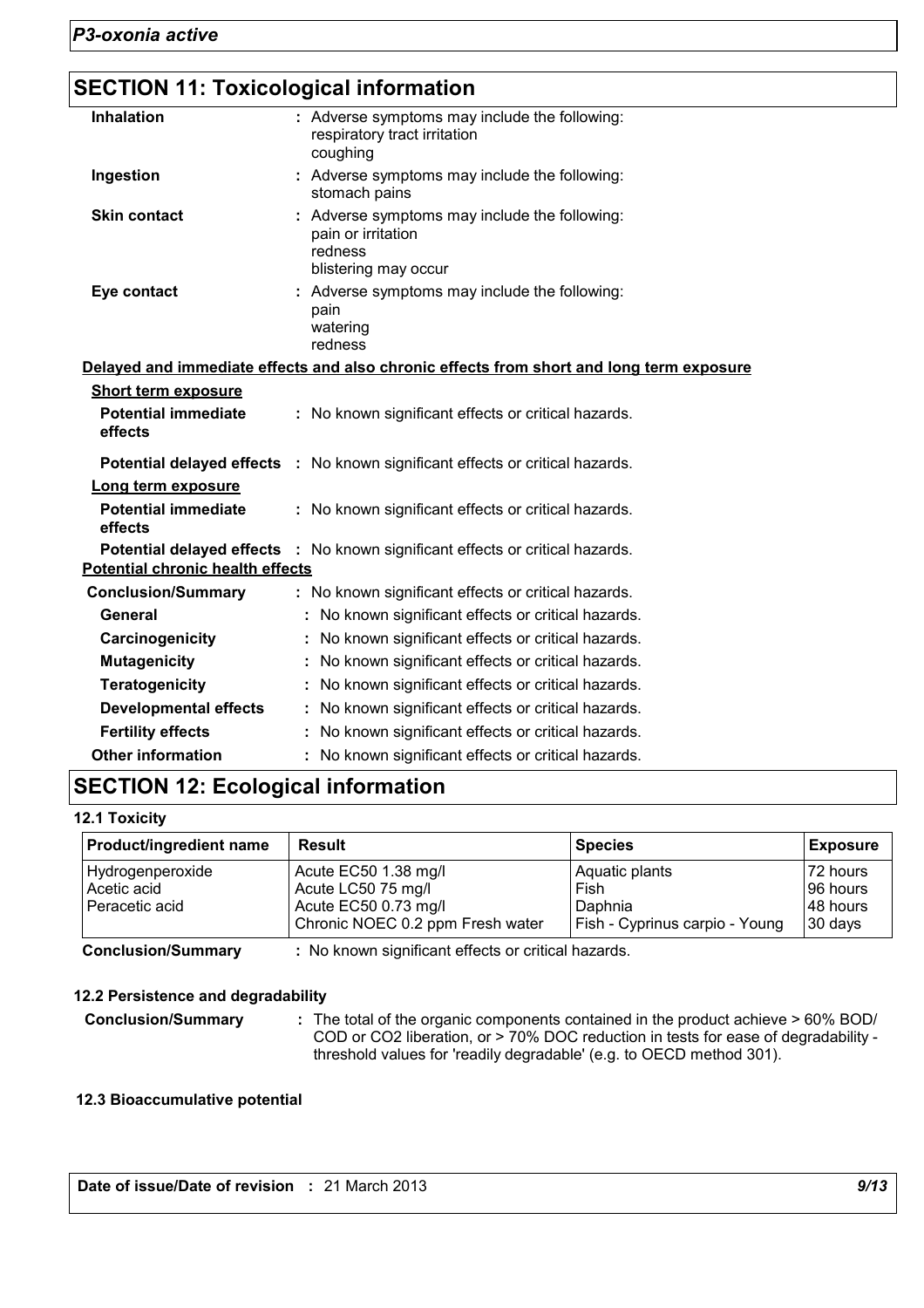### **SECTION 12: Ecological information**

| <b>Product/ingredient name</b>  | $\mathsf{Loa}\mathsf{P}_{\mathsf{ow}}$ | <b>BCF</b> | <b>Potential</b> |
|---------------------------------|----------------------------------------|------------|------------------|
| Hydrogenperoxide<br>Acetic acid | $-1.36$<br>$-0.17$                     |            | llow<br>l low    |

| 12.4 Mobility in soil                     |                                   |
|-------------------------------------------|-----------------------------------|
| Soil/water partition<br>coefficient (Koc) | : Not determined for the mixture. |
| <b>Mobility</b>                           | : Not determined for the mixture. |
| 12.5 Results of PBT and vPvB assessment   |                                   |
| PBT                                       | Not applicable.                   |
| <b>vPvB</b>                               | : Not applicable.                 |
|                                           |                                   |

**12.6 Other adverse effects** : No known significant effects or critical hazards.

### **SECTION 13: Disposal considerations**

The information in this section contains generic advice and guidance. The list of Identified Uses in Section 1 should be consulted for any available use-specific information provided in the Exposure Scenario(s).

#### **13.1 Waste treatment methods**

| <b>Product</b>             |                                                                                                                                                                                                                                                                                                                                                                                                                                                                                                                                                                                                                                                                                                                                                                                                           |
|----------------------------|-----------------------------------------------------------------------------------------------------------------------------------------------------------------------------------------------------------------------------------------------------------------------------------------------------------------------------------------------------------------------------------------------------------------------------------------------------------------------------------------------------------------------------------------------------------------------------------------------------------------------------------------------------------------------------------------------------------------------------------------------------------------------------------------------------------|
| <b>Methods of disposal</b> | : The generation of waste should be avoided or minimised wherever possible. Empty<br>containers or liners may retain some product residues. This material and its<br>container must be disposed of in a safe way. Significant quantities of waste product<br>residues should not be disposed of via the foul sewer but processed in a suitable<br>effluent treatment plant. Dispose of surplus and non-recyclable products via a<br>licensed waste disposal contractor. Disposal of this product, solutions and any by-<br>products should at all times comply with the requirements of environmental<br>protection and waste disposal legislation and any regional local authority<br>requirements. Avoid dispersal of spilt material and runoff and contact with soil,<br>waterways, drains and sewers. |
|                            |                                                                                                                                                                                                                                                                                                                                                                                                                                                                                                                                                                                                                                                                                                                                                                                                           |

#### **European waste catalogue (EWC) Hazardous waste :** Yes.

| Waste code                 | <b>Waste designation</b>                                                                                                                                                                                                                                                                                                                     |  |
|----------------------------|----------------------------------------------------------------------------------------------------------------------------------------------------------------------------------------------------------------------------------------------------------------------------------------------------------------------------------------------|--|
| 20 01 14*                  | acids                                                                                                                                                                                                                                                                                                                                        |  |
| Packaging                  |                                                                                                                                                                                                                                                                                                                                              |  |
| <b>Methods of disposal</b> | : The generation of waste should be avoided or minimised wherever possible. Waste<br>packaging should be recycled.                                                                                                                                                                                                                           |  |
| <b>Special precautions</b> | : This material and its container must be disposed of in a safe way. Care should be<br>taken when handling emptied containers that have not been cleaned or rinsed out.<br>Empty containers or liners may retain some product residues. Avoid dispersal of<br>spilt material and runoff and contact with soil, waterways, drains and sewers. |  |

## **SECTION 14: Transport information**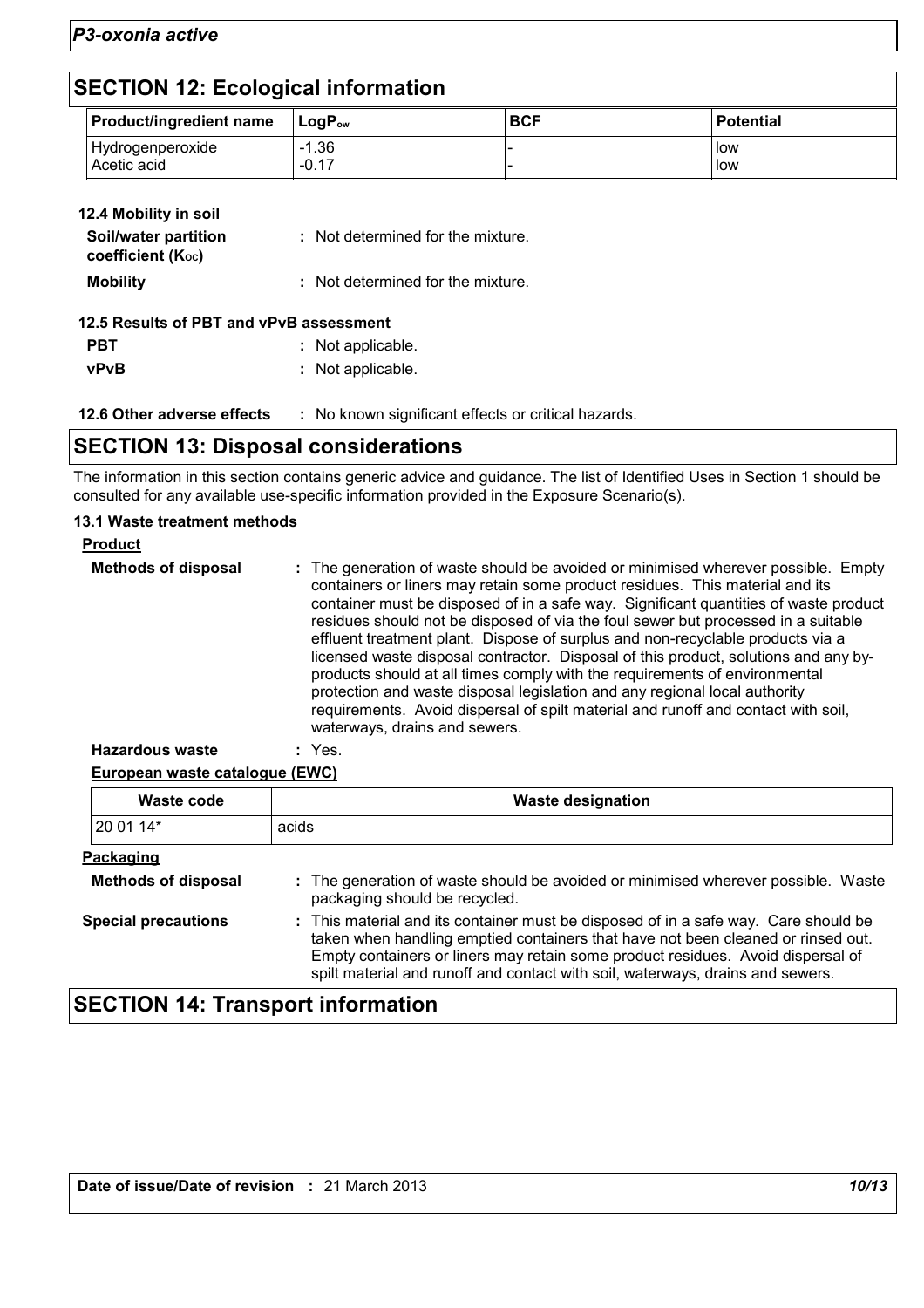|                                         | <b>ADR/RID</b>                                                                               | <b>ADN/ADNR</b>                                                                       | <b>IMDG</b>                                                                                  | <b>IATA</b>                                                      |
|-----------------------------------------|----------------------------------------------------------------------------------------------|---------------------------------------------------------------------------------------|----------------------------------------------------------------------------------------------|------------------------------------------------------------------|
| 14.1 UN number                          | <b>UN3149</b>                                                                                | <b>UN3149</b>                                                                         | <b>UN3149</b>                                                                                | <b>UN3149</b>                                                    |
| 14.2 UN proper<br>shipping name         | <b>HYDROGEN</b><br>PEROXIDE AND<br>PEROXYACETIC<br><b>ACID MIXTURE,</b><br><b>STABILIZED</b> | <b>HYDROGEN</b><br>PEROXIDE AND<br>PEROXYACETIC<br>ACID MIXTURE,<br><b>STABILIZED</b> | <b>HYDROGEN</b><br>PEROXIDE AND<br>PEROXYACETIC<br><b>ACID MIXTURE,</b><br><b>STABILIZED</b> | Hydrogen peroxide<br>and peroxyacetic acid<br>mixture stabilized |
| 14.3 Transport<br>hazard class(es)      | 5.1(8)<br>پختی کند                                                                           | 5.1(8)                                                                                | 5.1(8)                                                                                       | 5.1(8)                                                           |
| 14.4 Packing<br>group                   | Ш                                                                                            | Ш                                                                                     | $\mathbf{I}$                                                                                 | $\mathbf{H}$                                                     |
| 14.5<br><b>Environmental</b><br>hazards | No.                                                                                          | No.                                                                                   | No.                                                                                          | No.                                                              |
| 14.6 Special<br>precautions for<br>user | None.                                                                                        | None.                                                                                 | None.                                                                                        | None.                                                            |

**14.7 Transport in bulk according to Annex II of MARPOL 73/78 and the IBC Code**

**:** Not applicable.

### **SECTION 15: Regulatory information**

**15.1 Safety, health and environmental regulations/legislation specific for the substance or mixture EU Regulation (EC) No. 1907/2006 (REACH)**

#### **Annex XIV - List of substances subject to authorisation**

#### **Substances of very high concern**

None of the components are listed.

**Other EU regulations Annex XVII - Restrictions : Not applicable. on the manufacture, placing on the market and use of certain dangerous substances, mixtures and articles**

#### **National regulations**

#### **United Kingdom (UK)**

The Chemicals (Hazard Information and Packaging for Supply) Regulations. The Control of Substances Hazardous to Health Regulations. Health and Safety at Work Act.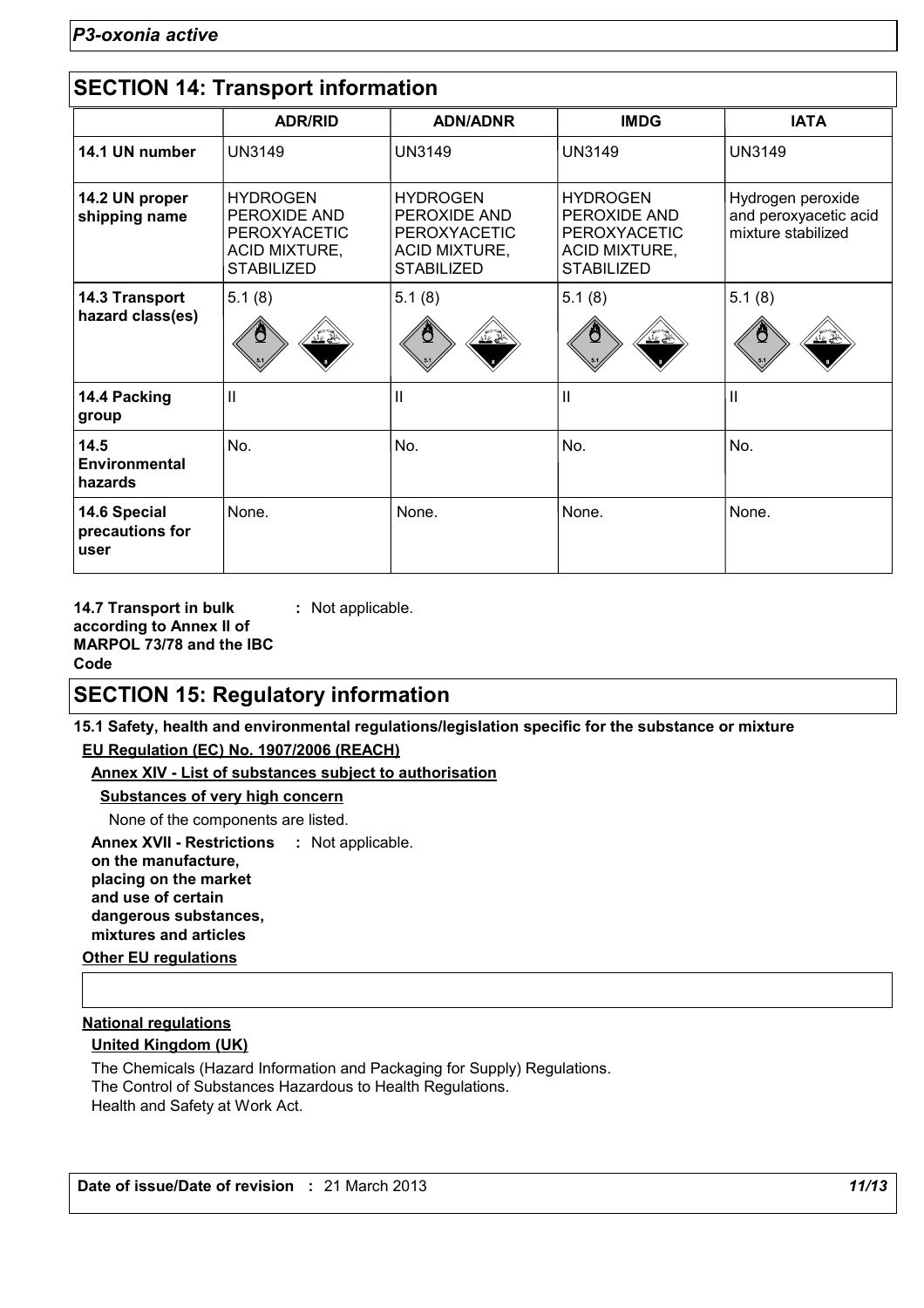# **SECTION 15: Regulatory information**

| <b>15.2 Chemical Safety</b> | This product contains substances for which Chemical Safety Assessments are still |
|-----------------------------|----------------------------------------------------------------------------------|
| <b>Assessment</b>           | required.                                                                        |

# **SECTION 16: Other information**

| <b>Abbreviations and</b><br>acronyms             | 1272/2008]<br>by Rail                                                                                                                                                                                                                                                | $\nabla$ Indicates information that has changed from previously issued version.<br>: ADN = European Provisions concerning the International Carriage of Dangerous<br>Goods by Inland Waterway<br>ADR = The European Agreement concerning the International Carriage of<br>Dangerous Goods by Road<br>ATE = Acute Toxicity Estimate<br><b>BCF = Bioconcentration Factor</b><br>CLP = Classification, Labelling and Packaging Regulation [Regulation (EC) No.<br>DNEL = Derived No Effect Level<br>DPD = Dangerous Preparations Directive [1999/45/EC]<br>EC = European Commission<br>EUH statement = CLP-specific Hazard statement<br>IATA = International Air Transport Association<br><b>IBC</b> = Intermediate Bulk Container<br><b>IMDG = International Maritime Dangerous Goods</b><br>LogPow = logarithm of the octanol/water partition coefficient<br>MARPOL 73/78 = International Convention for the Prevention of Pollution From<br>Ships, 1973 as modified by the Protocol of 1978. ("Marpol" = marine pollution)<br>OEL = Occupational Exposure Limit<br>PBT = Persistent, Bioaccumulative and Toxic<br><b>PNEC = Predicted No Effect Concentration</b><br>REACH = Registration, Evaluation, Authorisation and Restriction of Chemicals<br>Regulation [Regulation (EC) No. 1907/2006]<br>RID = The Regulations concerning the International Carriage of Dangerous Goods<br><b>REACH # = REACH Registration Number</b><br>vPvB = Very Persistent and Very Bioaccumulative<br>Flammable liquid and vapour. |  |
|--------------------------------------------------|----------------------------------------------------------------------------------------------------------------------------------------------------------------------------------------------------------------------------------------------------------------------|--------------------------------------------------------------------------------------------------------------------------------------------------------------------------------------------------------------------------------------------------------------------------------------------------------------------------------------------------------------------------------------------------------------------------------------------------------------------------------------------------------------------------------------------------------------------------------------------------------------------------------------------------------------------------------------------------------------------------------------------------------------------------------------------------------------------------------------------------------------------------------------------------------------------------------------------------------------------------------------------------------------------------------------------------------------------------------------------------------------------------------------------------------------------------------------------------------------------------------------------------------------------------------------------------------------------------------------------------------------------------------------------------------------------------------------------------------------------------------------------------------------------|--|
| Full text of abbreviated H<br>statements         | : H226<br>H242<br>H <sub>271</sub><br>H <sub>272</sub><br>H302<br>H312<br>H314<br>H319<br>H332<br>H335<br>H400                                                                                                                                                       | Heating may cause a fire.<br>May cause fire or explosion; strong oxidiser.<br>May intensify fire; oxidiser.<br>Harmful if swallowed.<br>Harmful in contact with skin.<br>Causes severe skin burns and eye damage.<br>Causes serious eye irritation.<br>Harmful if inhaled.<br>May cause respiratory irritation.<br>Very toxic to aquatic life.                                                                                                                                                                                                                                                                                                                                                                                                                                                                                                                                                                                                                                                                                                                                                                                                                                                                                                                                                                                                                                                                                                                                                                     |  |
| <b>Full text of classifications</b><br>[CLP/GHS] | : Acute Tox. 4, H302<br>Acute Tox. 4, H312<br>Acute Tox. 4, H332<br>Aquatic Acute 1, H400<br>Eye Irrit. 2, H319<br>Flam. Liq. 3, H226<br>Org. Perox. D, H242<br>Ox. Liq. 1, H271<br>Ox. Liq. 2, H272<br>Skin Corr. 1, H314<br>Skin Corr. 1A, H314<br>STOT SE 3, H335 | <b>ACUTE TOXICITY: ORAL - Category 4</b><br><b>ACUTE TOXICITY: SKIN - Category 4</b><br>ACUTE TOXICITY: INHALATION - Category 4<br><b>AQUATIC TOXICITY (ACUTE) - Category 1</b><br>SERIOUS EYE DAMAGE/ EYE IRRITATION - Category 2<br><b>FLAMMABLE LIQUIDS - Category 3</b><br>ORGANIC PEROXIDES - Type D<br><b>OXIDIZING LIQUIDS - Category 1</b><br><b>OXIDIZING LIQUIDS - Category 2</b><br>SKIN CORROSION/IRRITATION - Category 1<br>SKIN CORROSION/IRRITATION - Category 1A<br>SPECIFIC TARGET ORGAN TOXICITY (SINGLE<br>EXPOSURE) [Respiratory tract irritation] - Category 3                                                                                                                                                                                                                                                                                                                                                                                                                                                                                                                                                                                                                                                                                                                                                                                                                                                                                                                                |  |